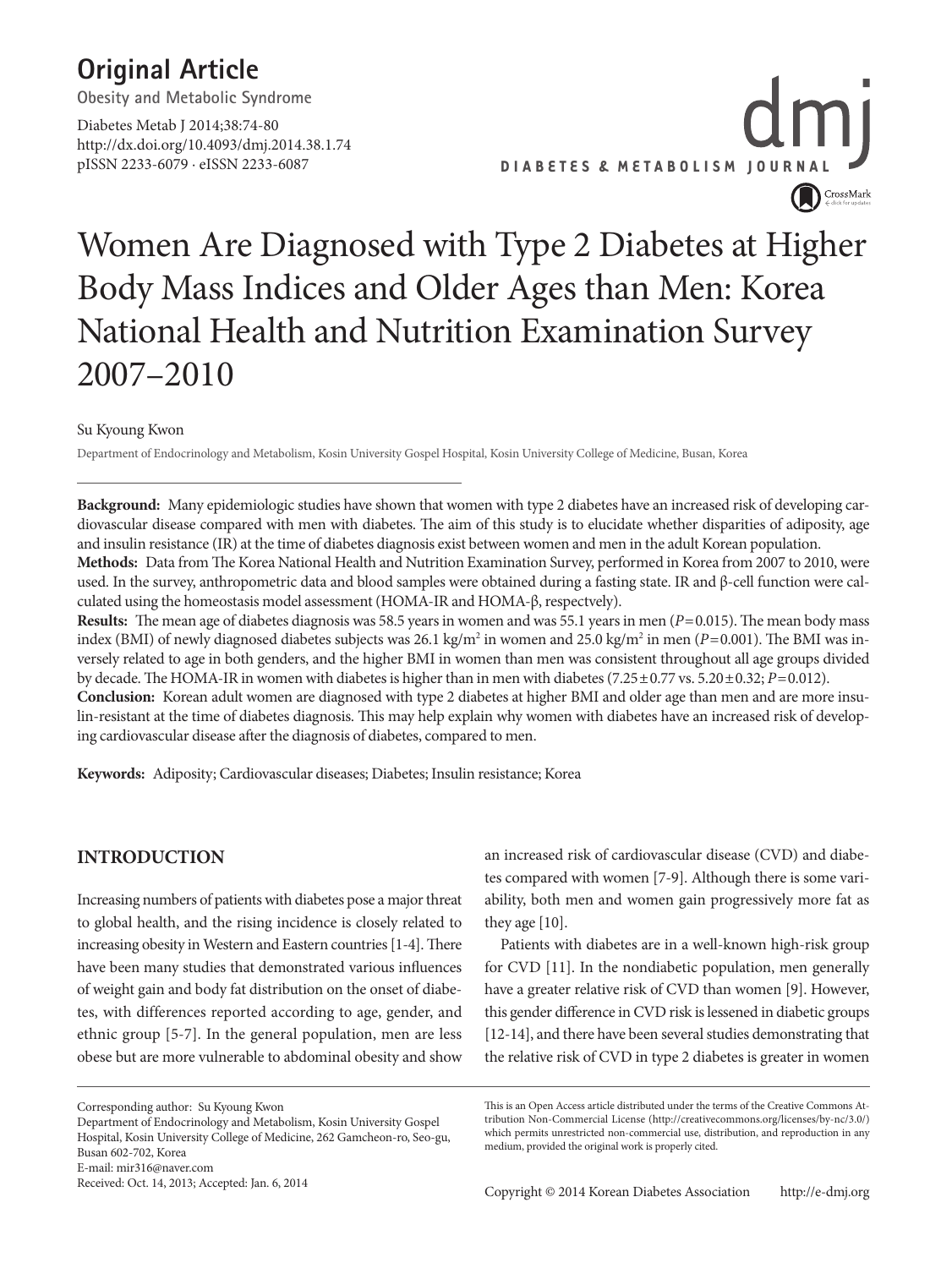than men [15,16]. The cause of the greater increase of relative CVD risk in diabetic women compared with diabetic men is not fully understood. Some propose that the findings may be explained as a result of differing adverse effects of diabetes on cardiovascular risk profiles, differing treatment intensity, or differing changes of metabolic parameters during transition from nondiabetes to diabetes between men and women [17-21].

The purpose of this study is to evaluate whether gender differences in adiposity exist and to gain a better understanding regarding how these differences relate to insulin resistance and the time of diabetes diagnosis according to age and sex in an adult Korean newly diagnosed diabetes population.

#### **METHODS**

#### **Study subjects**

The data from the Korea National Health and Nutrition Examination Survey (KNHANES) conducted from 2007 to 2010 by the Korea Centers for Disease Control and Prevention were used. A total of 33,829 subjects between the ages of 20 and 85 years were included. The survey was performed in three parts: 1) a health interview survey, 2) a health examination survey, and 3) a nutrition survey. The KNHANES is a nationwide study of a noninstitutionalized population and used a stratified and multistage probability sampling design with a rolling survey sampling model. The sampling units were based on household unit data from the 2005 National Census Registry, which includes age, sex, and geographic area. Using a structured questionnaire, trained staff members conducted in person interviews of all subjects.

Subjects who were at high-risk for steroid use with conditions such as bronchial asthma, allergic disease, and autoimmune disease like rheumatoid arthritis were excluded. Subjects with cancer, pregnancy or an infectious disease, such as tuberculosis or pneumonia, were also excluded. Those who showed an increased creatinine level greater than 1.5 mg/dL, serum bilirubin greater than 2.0 mg/dL, or alanine aminotransferase (ALT) and aspartate aminotransferase (AST) greater than 100 U/L were also excluded. After exclusion, newly diagnosed diabetes subjects were drawn secondarily from a total of 21,797 subjects. Newly diagnosed diabetes was defined by plasma glucose  $\geq$ 126 mg/dL in the health examination survey with no reported previous history of diabetes in health interview survey. Lastly, we excluded subjects under the age of 30 years in order to reduce the possibility of including type 1 diabetes.



**Fig. 1.** Selection and enrollment of study subjects. KNHANES, Korea National Health and Nutrition Examination Survey; CR, creatinine; AST/ALT, aspartate aminotransferase/alanine aminotransferase; M, male; F, female.

Finally, a total of 396 subjects (205 men and 191 women) were included in the present study (Fig. 1). The subjects were divided into age groups, <40, 40 to <50, 50 to <60, 60 to <70, 70 to <80, and ≥80 years, and into five groups by body mass index (BMI), <20, 20 to <25, 25 to <30, 30 to <35, and ≥35. The database showed no identifiable information, and all subjects provided written informed consent.

#### **Anthropometric and biochemical measurements**

A well-trained personnel member recorded the subjects' measurements using predefined methods. The heights and weights were measured in centimeters and kilograms, respectively, while the subjects were wearing light clothing and no shoes. Systolic blood pressure (SBP) and diastolic blood pressure (DBP) were measured three times for each subject using a mercury sphygmomanometer (Baumanometer; W. A. Baum Co., Inc., Copiague, NY, USA) after the subject had rested in a sitting position for at least 5 minutes. Average blood pressure values of the second and third measurements were used for analysis. Waist circumference (WC) was measured at the horizontal midline between the lower costal margin and iliac crest at the end of inspiration. Total body fat (%) was measured by whole body dual-energy X-ray absorptiometry using a QDR Discovery fan beam densitometer (Hologic Discovery; Hologic Inc., Bedford, MA, USA).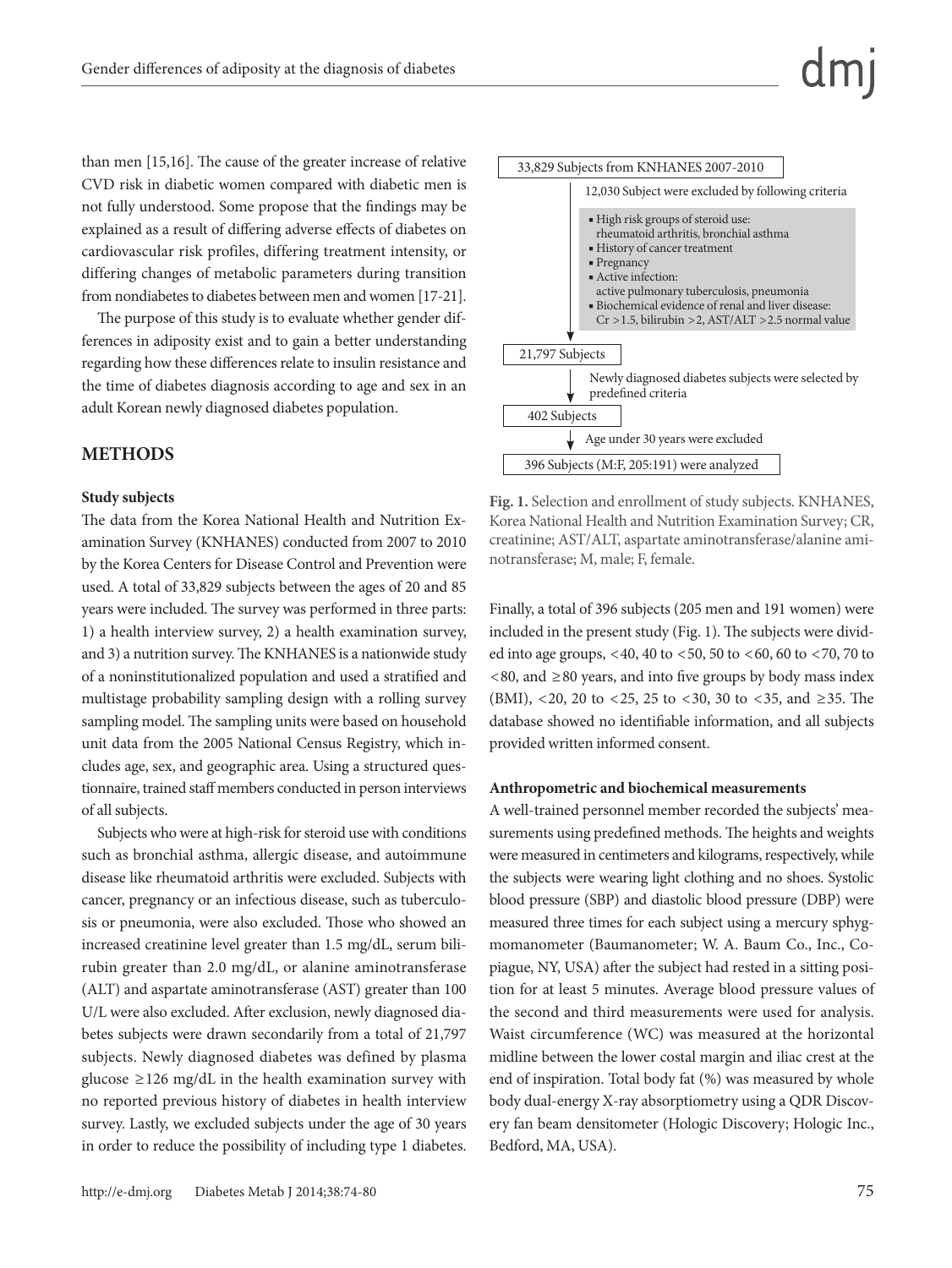## $dm$

Blood samples were drawn in the fasting state after a minimum 8-hour fast. The fasting blood glucose (FBG), total cholesterol (TC), high density lipoprotein cholesterol (HDL-C), triglyceride (TG), low density lipoprotein cholesterol (LDL-C), AST, ALT, and creatinine levels were measured enzymatically using a Hitachi Automatic Analyzer 7600 (Hitachi, Tokyo, Japan) at the Central Testing Institute in Seoul, Korea. Glycated hemoglobin (HbA1c) levels were measured by high performance liquid chromatography using HLC-723G7 (Tosoh, Tokyo, Japan). Serum insulin levels were measured by immunoradiometric assay using the 1470 Wizard Gamma Counter (PerkinElmer, Turku, Finland). The coefficient of variation of the assays for serum insulin was 1.2%. Urine microalbumin levels were measured by turbidimetric assay using a Hitachi Automatic Analyzer 7600 (Hitachi). Insulin resistance and pancreatic β-cell function were calculated using the homeostasis model assessment of insulin resistance (HOMA-IR) and HOMA β-cell by the following respective formulas [22]:

- HOMA-IR=[fasting insulin  $(\mu U/mL) \times$  fasting plasma glucose (mmol/L)]/22.5
- HOMA β-cell=fasting insulin  $(\mu U/mL)/$ [fasting plasma glucose (mmol/L)-3.5]

#### **Statistical analysis**

Data are presented as mean±standard deviation unless otherwise stated. In order to compare baseline clinical characteristics, *t*-tests, and general linear models (*f*-test) were used. Analysis of variance was used to compare the means of men and women by age and BMI group. Analysis of covariance was used to compare the age and BMI of subjects between men and women after adjusting for covariates. Linear regression analysis was used to reveal the linear association of BMI and age for each sex, and we construct a regression equation for each sex. All statistical tests were two-tailed, *P*<0.05 was considered statistically significant and 95% confidence limits for each variable were given. Data were analyzed using SPSS version 18.0 (IBM Co., Armonk, NY, USA).

#### **RESULTS**

A total of 396 subjects (1.8%) were newly diagnosed with type 2 diabetes from a population of 33,829 standard subjects in Korea. These subjects included 205 men (51.8%) and 191 women (48.2%). The baseline characteristics of newly diagnosed diabetes patients by sex are presented in Table 1. The mean age of

**Table 1.** Baseline characteristics of newly diagnosed Korean diabetes subjects

| Variable                      | Men<br>$(n=205)$    | Women<br>$(n=191)$  | $P$ value |
|-------------------------------|---------------------|---------------------|-----------|
| BMI, kg/m <sup>2</sup>        | $25.02 \pm 3.34$    | $26.13 \pm 3.59$    | < 0.05    |
| Age, yr                       | $55.14 \pm 14.12$   | $58.51 \pm 14.36$   | < 0.05    |
| SBP, mm Hg                    | $129.79 \pm 15.77$  | $130.57 \pm 19.30$  | 0.657     |
| DBP, mm Hg                    | $83.11 \pm 10.16$   | $80.18 \pm 10.56$   | < 0.05    |
| Total cholesterol, mg/dL      | $199.85 \pm 39.96$  | $214.85 \pm 38.58$  | < 0.05    |
| HDL-C, mg/dL                  | $44.84 \pm 10.47$   | $49.76 \pm 11.61$   | < 0.05    |
| TG, mg/dL                     | $226.75 \pm 180.52$ | $166.72 \pm 106.14$ | < 0.05    |
| LDL-C, mg/dL                  | $115.63 \pm 37.00$  | $136.49 \pm 34.32$  | < 0.05    |
| Non-HDL-C, mg/dL              | $155.01 \pm 9.17$   | $165.09 \pm 38.48$  | < 0.05    |
| AST, U/L                      | $28.61 \pm 16.01$   | $24.68 \pm 11.44$   | < 0.05    |
| ALT, U/L                      | $31.86 \pm 17.34$   | $25.29 \pm 13.95$   | < 0.05    |
| $WBC$ , $\times 10^3/\mu L$   | $7.07 \pm 1.86$     | $6.60 \pm 1.88$     | < 0.05    |
| Platelet, $\times 10^3/\mu L$ | $251.46 \pm 52.48$  | $272.33 \pm 63.95$  | 0.083     |
| Fasting glucose, mg/dL        | $152.15 \pm 35.32$  | $157.50 \pm 43.43$  | 0.178     |
| HbA1c, %                      | $7.190 \pm 1.59$    | $7.280 \pm 1.66$    | 0.555     |
| Waist circumferences, cm      | $88.01 \pm 8.61$    | $87.65 \pm 10.06$   | 0.705     |
| Whole body fat, %             | $23.41 \pm 4.69$    | $35.86 \pm 5.19$    | < 0.05    |
| <b>HOMA-IR</b>                | $5.20 \pm 4.58$     | $7.25 \pm 10.64$    | < 0.05    |
| HOMA- $\beta$                 | $61.93 \pm 50.85$   | $77.45 \pm 89.38$   | < 0.05    |

Values are presented as mean±standard deviation.

BMI, body mass index; SBP, systolic blood pressure; DBP, diastolic blood pressure; HDL-C, high density lipoprotein cholesterol; TG, triglyceride; LDL-C, low density lipoprotein cholesterol; AST, aspartate aminotransferase; ALT, alanine aminotransferase; WBC, white blood cell; HbA1c, glycated hemoglobin; HOMA-IR, homeostasis model assessment of insulin resistance; HOMA-β, homeostasis model assessment of β-cell function.

newly diagnosed diabetes was 58.5 years in women and 55.1 years in men, and this difference is statistically significant (*P*= 0.015). Mean BMI, whole body fat, TC, TG, LDL-C, non-HDL-C, white blood cell count, and DBP were different between men and women. However, mean WC, SBP, FBG, and HbA1c did not differ between men and women.

Regarding both HOMA-IR and HOMA-β, all of those values, being unadjusted for age, adjusted for age, and adjusted for age, BMI, and WC, were significantly higher in women than in men (Table 2).

The mean BMI at the time of diabetes diagnosis was higher in women than in men  $(26.13 \pm 3.59 \text{ and } 25.05 \pm 25.05 \text{, respectively})$ tively; *P*=0.001) (Table 1). Estimated BMI by age was 29.608- 0.059×age (year) (95% confidence interval [CI], -0.095 to -0.023;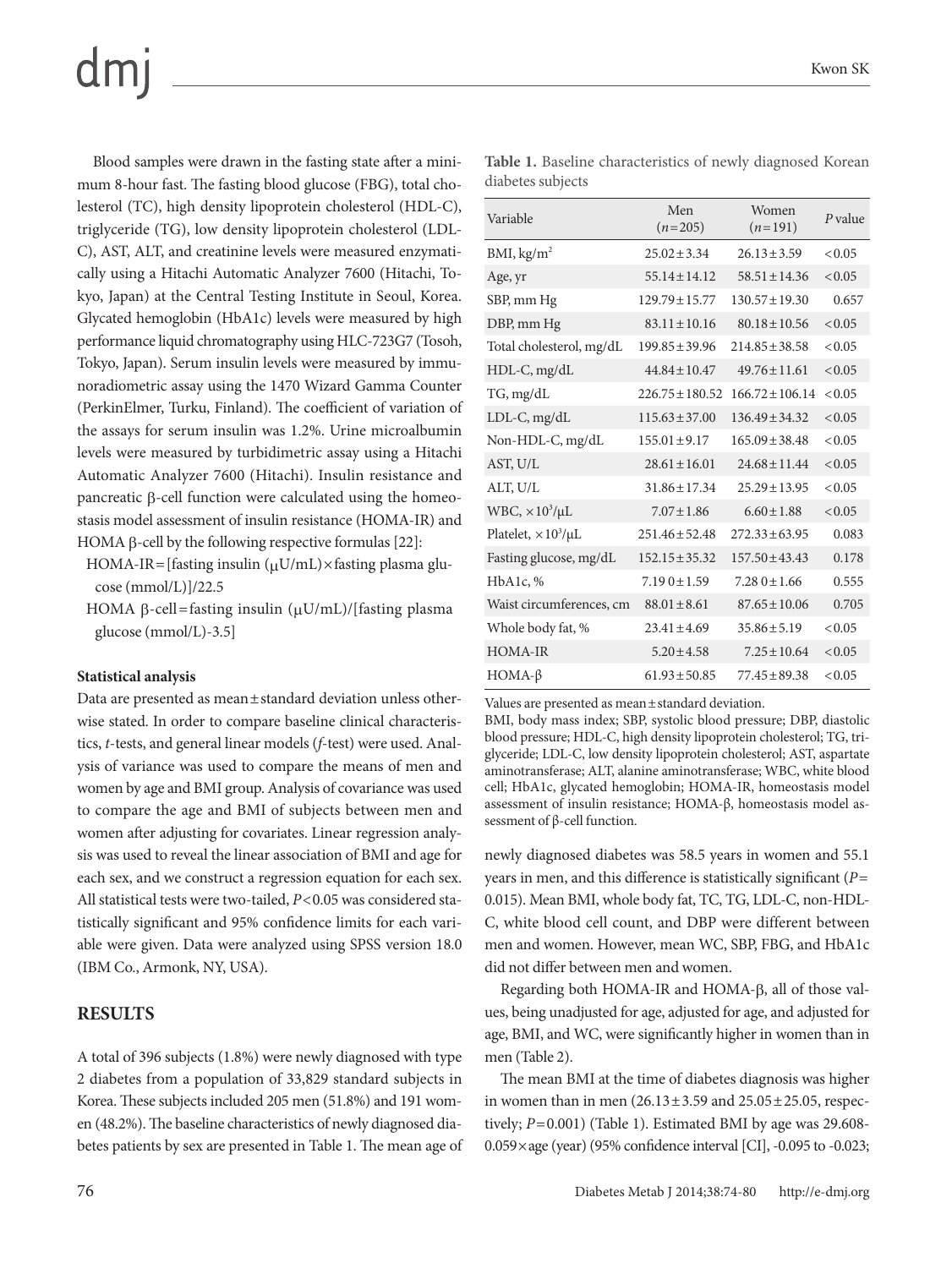*P*=0.002) in women and 29.015-0.072×age (year) (95% CI,  $-0.105$  to 0.039;  $P < 0.001$ ) in men according to linear regression analysis. The higher BMI in women than men at the onset of diabetes was consistent throughout all age groups, and BMI was inversely related to age in both genders (Fig. 2). The mean WC was not different by sex or age in men and showed marginal significance by age in women (data not shown, *P*=0.038) (Fig. 2). Whole body fat content was consistently higher in women than in men but not different across age groups (Fig. 2).

The mean age of diabetes diagnosis was consistently and significantly older in women than men belonging to similar BMI groups, except when the BMI was less than  $25 \text{ kg/m}^2$  (Fig. 3).

#### **DISCUSSION**

All of the subjects enrolled in this study were newly diagnosed

**Table 2.** Age-adjusted means±standard error of HOMA-IR and HOMA-β in newly diagnosed Korean diabetes subjects

| Variable                | Men              | Women            | $P$ value |
|-------------------------|------------------|------------------|-----------|
| HOMA-IR                 | $5.29 \pm 0.57$  | $7.15 \pm 0.59$  | 0.006     |
| Unadjusted <sup>a</sup> | $5.20 \pm 0.32$  | $7.25 \pm 0.77$  | 0.012     |
| Adjustedb               | $5.34 \pm 0.59$  | $7.12 \pm 0.61$  | 0.018     |
| $HOMA-\beta$            | $65.19 \pm 5.14$ | $76.64 \pm 5.32$ | 0.005     |
| Unadjusted <sup>a</sup> | $61.93 \pm 3.55$ | $77.45 \pm 6.47$ | 0.033     |
| Adjustedb               | $63.40 \pm 5.25$ | $75.81 \pm 5.43$ | 0.005     |

Values are presented as mean±standard error.

HOMA-IR, homeostasis model assessment of insulin resistance; HOMA-β, homeostasis model assessment of β-cell function.

<sup>a</sup>Unadjusted, age unadjusted value; <sup>b</sup>Adjusted, age, body mass index and waist circumference adjusted values.

with diabetes; therefore, none had attempted any lifestyle intervention or drug treatment to impact body weight, blood glucose, or insulin resistance.

The results from this study demonstrate an inverse relationship between average BMI and age of newly diagnosed diabetes subjects. Both men and women showed similar inverse relationships between BMI and the age of diabetes diagnosis. Such inverse relationships were previously similarly reported in Scottish and United States populations [23,24]. The steepness of linear regression slope is slightly greater in men (calculated slope -0.059 [95% CI, -0.095 to -0.023] in women; -0.072 [95% CI, -0.105 to -0.039] in men; *P*<0.001) in this study. This result is different from that of a previous study, which revealed



**Fig. 3.** Distribution of mean age of newly diagnosed diabetes by body mass index (BMI) group. The solid line indicates the mean age at diagnosis of diabetes in men, and the dotted line represents the mean age of diagnosis in women. Vertical bars represent standard error around the mean. Across BMI groups, the average diagnostic ages of diabetes are higher in women than men.



**Fig. 2.** Distribution of mean (A) body mass index (BMI), (B) waist circumference, and (C) whole body fat content by age group at the diagnosis of diabetes. The solid lines represent data for men, and dotted lines represent data for women. Vertical bars re-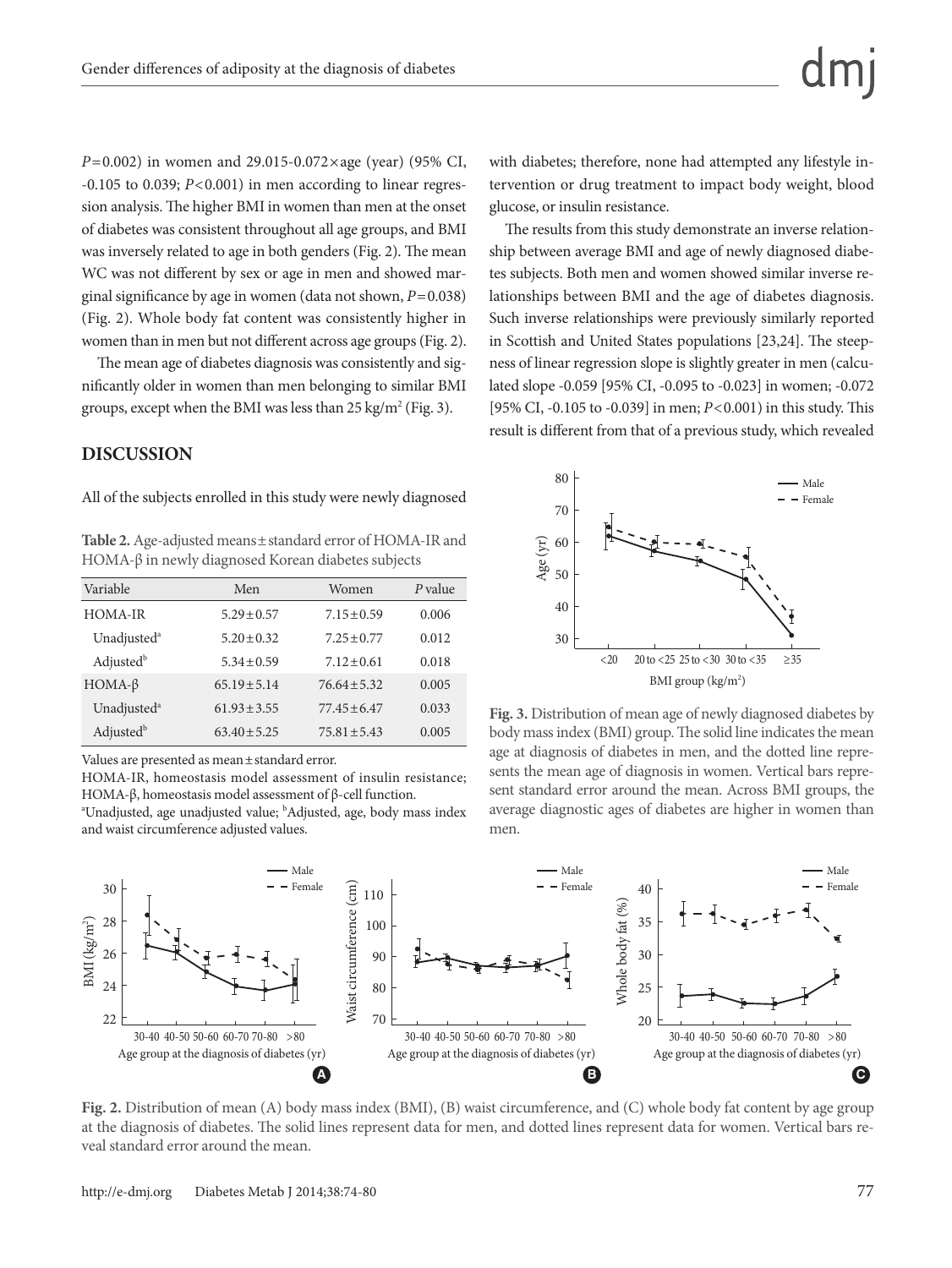### $dm$

a steeper inverse relationship in women than in men (-0.18 [95% CI, -0.18 to -0.17] in women; -0.12 [95% CI, -0.13 to -0.12] in men) [23]. The mean BMI at the time of diagnosis of diabetes in Koreans was reported to be around 25 kg/m², while it is typically around 32 kg/m<sup>2</sup> in Scottish and 35 kg/m<sup>2</sup> in American populations [23,24]. This distinction might be due to an ethnic difference of adiposity. In those with similar body mass indices, Eastern populations demonstrate higher visceral obesity, higher insulin resistance, and higher risk of metabolic disease than do Western populations [6]. In addition, sexual difference of adiposity can be different in various ethnic groups [5].

Men were diagnosed with diabetes at a younger age than women at a given BMI throughout all age groups in this study. This suggests that men are more vulnerable to development of diabetes than women at the same degree of obesity. This finding is supported by a previous study that demonstrated that the prevalence of diabetes in middle-aged men is higher than that in similarly aged women, although the prevalence of obesity in middle-aged men is lower than in women [9]. We can assume from this that men are more insulin resistant and tend to develop diabetes more often at a similar degree of obesity, as calculated by BMI.

Higher insulin resistance in diabetic women than diabetic men is demonstrated in this study, and it was sustained even after adjusting for age and adiposity, including BMI and WC. This increased insulin resistance in female diabetic patients was also demonstrated in a previous study and is associated with a relatively increased risk of CVD in diabetes compared to male diabetic subjects [21].

This study also demonstrated that the average BMI and whole body fat content of women were higher than those of men, but the average WC at the time of diabetes diagnosis was similar (approximately 88 cm) in both genders in this study throughout most age groups (except for women older 80 years, who showed significant differences compared with other age groups in *post hoc* analysis, data not shown). In general, BMI represents general obesity and WC represents visceral or abdominal obesity. From the results of this study, it appears that Korean women tend to possess more fat than men of a similar age when diagnosed with diabetes, and the predominant site of fat accumulation in Korean women might not be the abdomen. Female tendency for subcutaneous fat deposition is a well-known phenomenon, and differences of fat distribution are associated with differences in insulin resistance and onset of diabetes [7,8,25,26]. The reason for the similar WC at the

time of diabetes diagnosis despite different whole body fat content and BMI in this study is not clear, and it is difficult to generalize this observation on the base of this one set of data. Further study is needed to confirm this finding and clarify the causes.

As previously mentioned, the average WC at the diagnosis of diabetes was similar in most age groups, contrary to the higher average BMI of women than men in most age groups in this study. Most academic societies recommend different criteria for WC relative to increased risk of cardiometabolic disorders for men and women. Most define higher cutoff points for men; for example, >102 cm for men and >88 cm for women in Western countries according to National Cholesterol Education Program and ≥90 cm for men and ≥80 cm for women in Asian countries according to International Diabetes Federation guidelines [27,28]. One exception is a Japanese criterion that defines the cutoff value of a larger WC in women ( $\geq 85$  cm for men and ≥90 cm for women) [29]. Conversely, most academic societies use the same BMI to indicate increased risk of cardiometabolic disorders in both sexes, 30 kg/m<sup>2</sup> for Western countries and  $25 \text{ kg/m}^2$  for Asian populations [30,31]. The results of the present study demonstrated no gender- or age-related differences in WC and strong gender- and age-related differences in BMI at the time of diabetes diagnosis in a Korean population. Although the cross-sectional nature of this study and small number of subjects limited to Korea restrict generalization of these findings, there have been many reports that suggest similar gender differences of adiposity/obesity [32-34]. Men tend to develop diabetes at younger age, are more insulin resistant and have larger WC at any given BMI than women, suggesting that men are globally and generally vulnerable to weight gain when using the same BMI criteria of obesity for both sexes [7,32-34]. We pay attention to adiposity/ obesity as defined by BMI because obesity increases insulin resistance and the risk of related cardiometabolic disorders such as diabetes. If the definitions of overweight and obesity should be formed on the basis of increased risk of cardiometabolic disorders, this study suggest that BMI cutoffs for overweight and obesity could be defined differently according to gender, similar to the different cutoff values of WC for men and women. Further study will be needed to clarify this suggestion.

This study has several limitations. Although subjects were selected from a strictly randomized general population, the number of study subjects is relatively small, especially in the age groups older than 70 and younger than 40 years. This may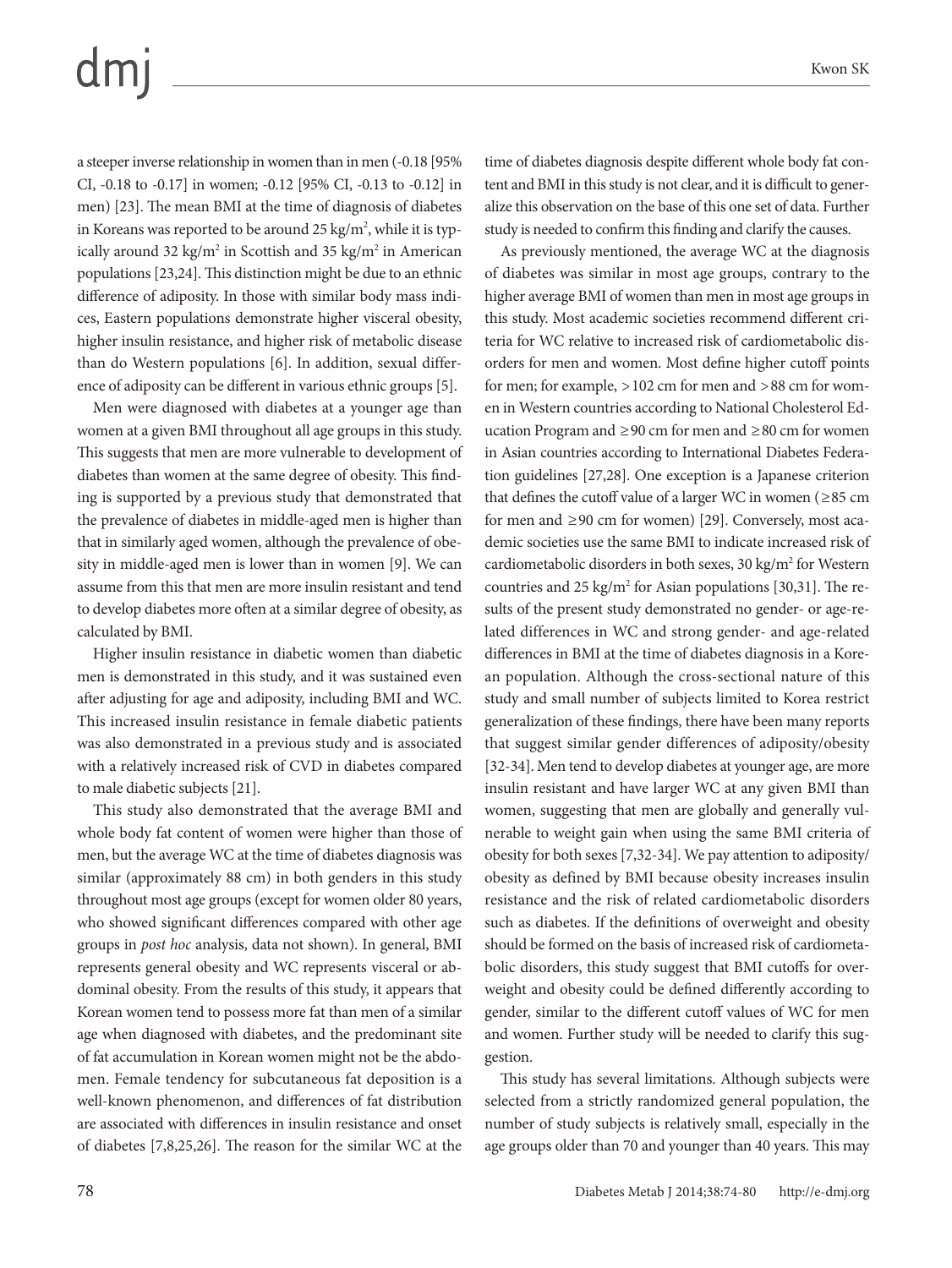affect the results, but the trends in those groups are consistent with other age groups, and the results are not expected to change by adding more subjects. Due to the cross-sectional nature of this study, the causal relationship between adiposity and diagnosis of diabetes according to aging and gender is difficult to demonstrate. Further prospective studies are needed. I did not analyze the effects of smoking or menopause on adiposity or their relationships with diabetes diagnosis according to gender. Smoking is known as a contributing factor to obesity and diabetes, but previous reports have not shown any definite confounding effects of smoking on the relationship between adiposity and diabetes onset in both sex groups according to age [23]. Changes in levels of sex steroids, especially estrogen changes due to menopause in women, can have an effect on adiposity and diabetes onset, but the trends of adiposity/obesity are consistent across age groups in both genders, and the effect of menopause is not the main concern of this study [35].

In spite of these limitations, there are many strengths of this study. This is the first study that demonstrates the inverse relationship between BMI and the diagnostic age of diabetes and the higher BMI of women than men throughout most age groups at the time of diabetes diagnosis in a Korean adult population using national representative data.

In conclusion, Korean women are diagnosed with type 2 diabetes at higher BMIs and at older ages than Korean men, and these women are more insulin resistant than men at the time of diagnosis of diabetes. These findings may help explain why women with diabetes have a more greatly increased risk of CVD compared with their nondiabetic counterparts than do men with diabetes compared with their nondiabetic counterparts. Additionally, this study suggests that BMI cutoffs for overweight and obesity could be defined differently according to gender in Korea, similar to the different cutoff values of WC for men and women.

#### **CONFLICTS OF INTEREST**

No potential conflict of interest relevant to this article was reported.

#### **REFERENCES**

1. Engelgau MM, Geiss LS, Saaddine JB, Boyle JP, Benjamin SM, Gregg EW, Tierney EF, Rios-Burrows N, Mokdad AH, Ford ES, Imperatore G, Narayan KM. The evolving diabetes burden in the United States. Ann Intern Med 2004;140:945-50.

- 2. van Dieren S, Beulens JW, van der Schouw YT, Grobbee DE, Neal B. The global burden of diabetes and its complications: an emerging pandemic. Eur J Cardiovasc Prev Rehabil 2010;17 Suppl 1:S3-8.
- 3. Yoon KH, Lee JH, Kim JW, Cho JH, Choi YH, Ko SH, Zimmet P, Son HY. Epidemic obesity and type 2 diabetes in Asia. Lancet 2006;368:1681-8.
- 4. Ramachandran A, Ma RC, Snehalatha C. Diabetes in Asia. Lancet 2010;375:408-18.
- 5. Lear SA, Humphries KH, Kohli S, Chockalingam A, Frohlich JJ, Birmingham CL. Visceral adipose tissue accumulation differs according to ethnic background: results of the Multicultural Community Health Assessment Trial (M-CHAT). Am J Clin Nutr 2007;86:353-9.
- 6. Misra A, Khurana L. Obesity-related non-communicable diseases: South Asians vs White Caucasians. Int J Obes (Lond) 2011;35:167-87.
- 7. Geer EB, Shen W. Gender differences in insulin resistance, body composition, and energy balance. Gend Med 2009;6 Suppl 1:60-75.
- 8. Kanter R, Caballero B. Global gender disparities in obesity: a review. Adv Nutr 2012;3:491-8.
- 9. Lipscombe LL, Hux JE. Trends in diabetes prevalence, incidence, and mortality in Ontario, Canada 1995-2005: a population-based study. Lancet 2007;369:750-6.
- 10. Evans WJ, Campbell WW. Sarcopenia and age-related changes in body composition and functional capacity. J Nutr 1993;123(2 Suppl):465-8.
- 11. Almdal T, Scharling H, Jensen JS, Vestergaard H. The independent effect of type 2 diabetes mellitus on ischemic heart disease, stroke, and death: a population-based study of 13,000 men and women with 20 years of follow-up. Arch Intern Med 2004;164:1422-6.
- 12. Becker A, Bos G, de Vegt F, Kostense PJ, Dekker JM, Nijpels G, Heine RJ, Bouter LM, Stehouwer CD. Cardiovascular events in type 2 diabetes: comparison with nondiabetic individuals without and with prior cardiovascular disease. 10-year followup of the Hoorn Study. Eur Heart J 2003;24:1406-13.
- 13. Juutilainen A, Kortelainen S, Lehto S, Ronnemaa T, Pyorala K, Laakso M. Gender difference in the impact of type 2 diabetes on coronary heart disease risk. Diabetes Care 2004;27:2898-904.
- 14. Natarajan S, Liao Y, Cao G, Lipsitz SR, McGee DL. Sex differences in risk for coronary heart disease mortality associated